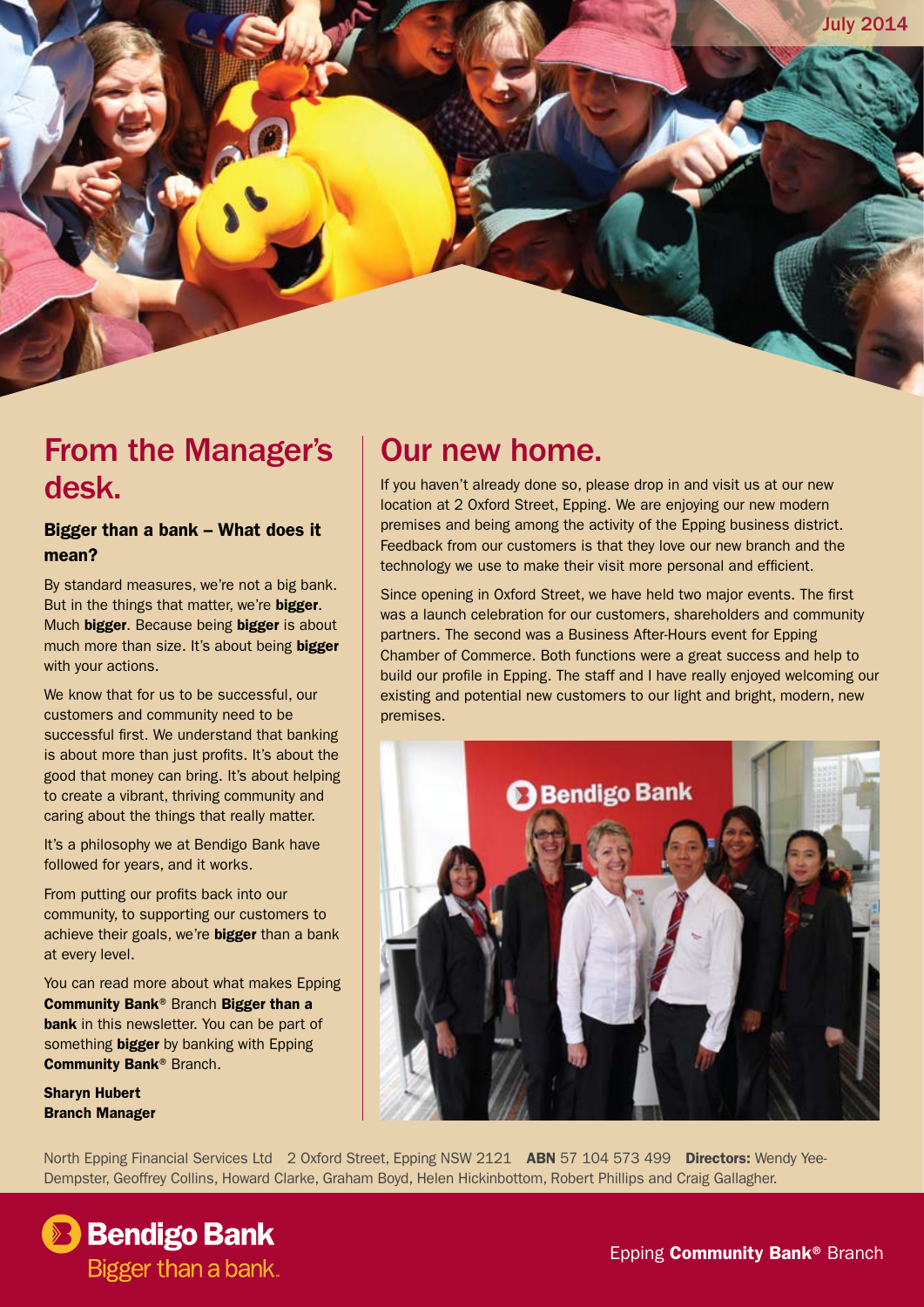## What we do with our profits makes us bigger than a bank.

Does your bank return 80 per cent of its profits to the community where you live and/or work?

At Epping Community Bank® Branch, our profits support worthwhile community projects and groups.

Over the past 10 years, we have provided funding support to more than 30 community groups and numerous community projects. These include:

- • Epping Men's Place established with seed funding from the **Community Bank®** branch
- • Walking track upgrades in Lane Cove River National Park
- • Cyber safety programs in local primary schools
- • School classroom air-conditioning
- Youth development programs
- Youth counseling programs
- • School equipment to enrich student learning
- • Community bus service
- • Numerous sponsorships of sporting, cultural and interest groups

We can confidently say that our **Community Bank®** branch is making Epping a better place to live through its support of so many worthwhile community initiatives.

### Epping Boys High School - chess arena.

The students and teachers at Epping Boys High School can now hold chess tournaments, with facilities for spectators to watch and learn strategies. The arena was a project nominated by the school and funded with a grant from Epping **Community** Bank<sup>®</sup> Branch to cater for the varied cultural and interest groups that make up the school's student population. The school has a strong chess group and the arena is encouraging more students to participate in the game. The facility also encourages studentteacher interactions outside of the classroom, building better relationships and communication channels.



## The Shack youth counseling.



An Epping Community Bank® Branch grant of \$5,000 has assisted The Shack to continue its free youth counseling service at Epping. This service has helped many young people and their families to access professional counseling services. After

only one year of operation the service was fully booked and it was clear that additional resources were needed to fund the program into the future.

The counseling service aims to enable young people to build and maintain positive mental health and psychological wellbeing, while managing the many pressures they encounter in the modern world.

## Cheltenham Girls High School – eco-mentoring.

The students and staff at Cheltenham Girls High School nominated an outdoor classroom and eco-mentoring program for a grant of \$3,000 from Epping Community Bank® Branch, to assist their school community. The outdoor classroom will be used for outdoor

education and also to facilitate an ecomentoring program conducted by the students with children from the neighbouring kindergarten.

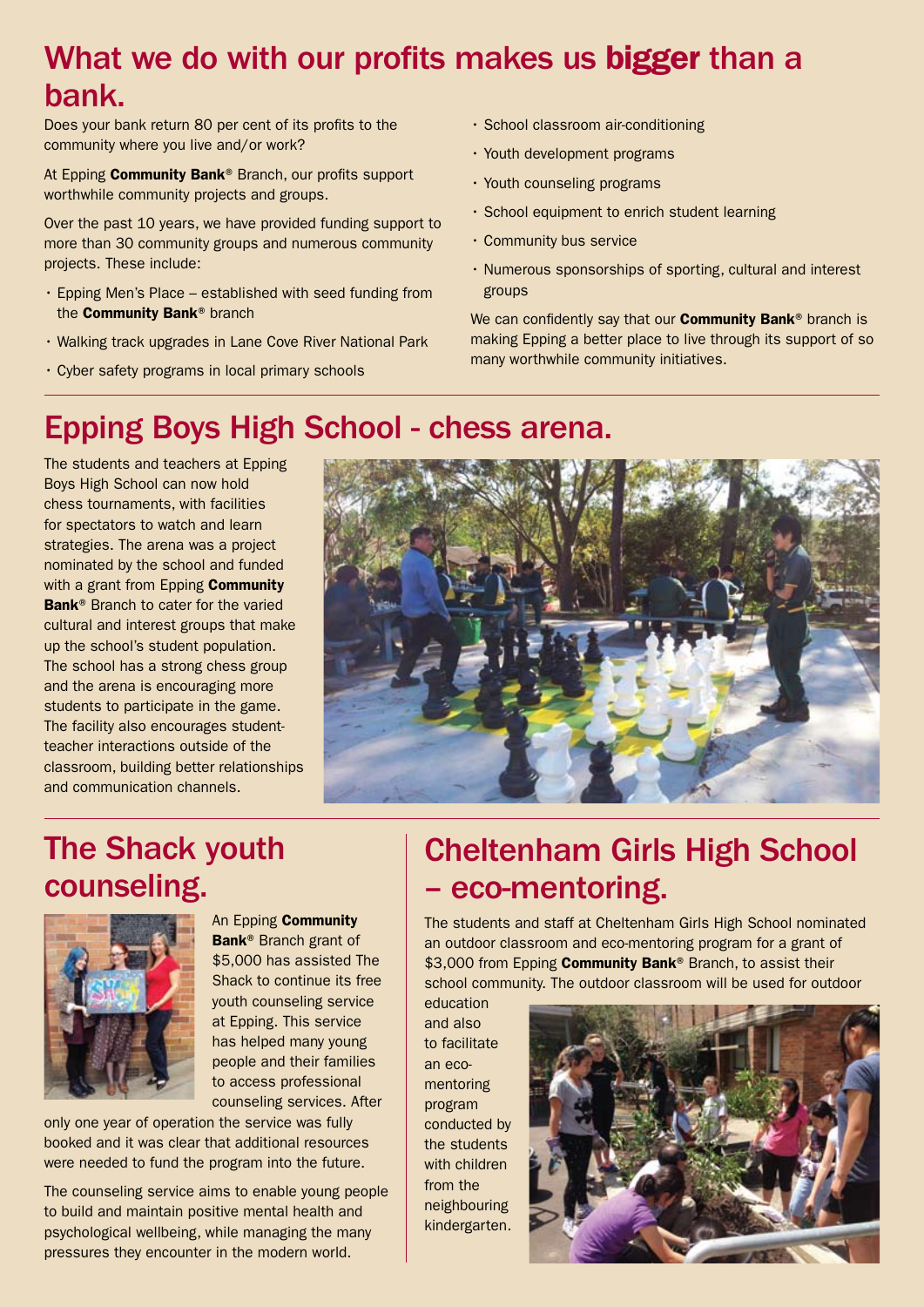# Carlingford High School – recycling program.

When asked by the **Community Bank**<sup>®</sup> branch how they would use a grant of \$3,000 to support their school community, staff and students at Carlingford High School saw a great opportunity to install rubbish recycling stations throughout the school grounds. The stations provide convenient access to encourage members of the school community to recycle their waste, and reinforce the lessons they learn in class about recycling and sustainability.

# North Epping Community Bus.

The North Epping Community Bus service has now been operating for almost 10 years and has extended its operation to include pick ups and drop offs at up to six retirement/aged care facilities and private homes.

The service, which runs on Tuesday mornings, was established to assist local people who were in need of transport to access shopping or just to meet friends for morning tea.

To access the service, just contact the organisers at Epping **Community Bank®** Branch on 9869 0818. If you would like to volunteer with a highly valued community service, you can also contact us and we will pass your details on to our volunteer coordinator.



## Multipurpose courts.

With joint funding from Epping **Community Bank®** Branch, North Epping Rangers Sports Club, NSW State Government, Federal Government and Hornsby Shire Council, we hope to soon see the first sod turned on new multipurpose playing courts at North Epping. The need for additional court facilities was identified by North Epping Rangers to meet the growing numbers of players and anticipated future population growth in Epping.

The proposed courts will be able to accommodate a range of sports popular among our diverse population. Council and community representatives are now working together to determine the site and scope of the project, and hope to have the first sod turned by the end of this year.



John Alexander MP with NER President Helen Armson, Honsby Shire Councilor Michael Hutchence, Community Bank® Branch Manager Sharyn Hubert and Chairman Wendy Yee-Dempster.



#### A home loan that's the start of something bigger.

At Epping Community Bank<sup>®</sup> Branch we're offering great deals on home loans tailored to suit your needs, with interest rate discounts and reduced fees.

Drop into your nearest branch at 2 Oxford Street, Epping or phone 9869 0818 to find out more.

#### **B** Bendigo Bank

Bigger than a bank.

bendigobank.com.au

All loans are subject to Bendigo Bank's normal lending criteria. Fees, charges, terms and conditions apply. Bendigo and Adelaide<br>Bank Limited, ABN 11 068 049 178 AFSL/Australian Credit<br>Licence 237879. S47285-1 (218522\_v1) (27/06/2014)